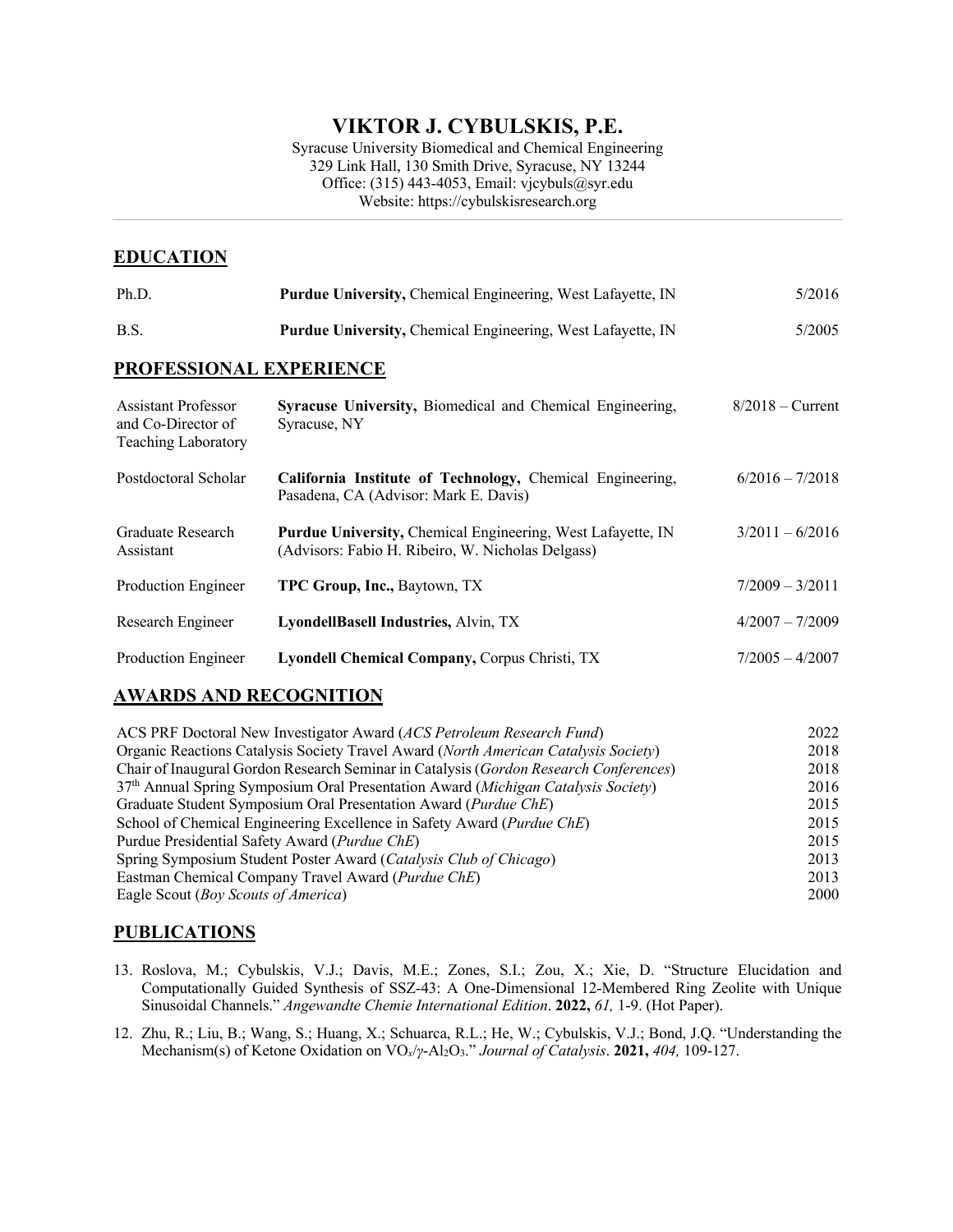- 11. Cybulskis, V.J.; Gawecki, P.; Zvinevich, Y.; Gounder, R.; Ribeiro, F.H. "Demonstrating Concepts in Catalysis, Renewable Energy, and Chemical Safety with the Catalytic Oxidation of Hydrogen." *Journal of Chemical Education.* **2021,** *98(6),* 2036-2041.
- 10. Cybulskis, V.J.; Gounder, R.; Mojarad, S.; Davis, M.E. "Initiating a Research-Focused Academic Career in Chemical Engineering: Perspectives from Faculty at Different Career Stages." *AIChE Journal*. **2020,** *66(4),* 1-9.
- 9. Cybulskis, V.J.; "An Alternate Route: Working Before Graduate School." *Chemical Engineering Progress*. **2019,**  *115,* 26-27.
- 8. Guo, Q.; Ren, L.; Kumar, P.; Cybulskis, V.J.; Mkhoyan, A.K.; Davis, M.E.; Tsapatsis, M.; "A Chromium Hydroxide/MIL-101(Cr) Composite Catalyst and its use for Selective Glucose Isomerization to Fructose." *Angewandte Chemie International Edition*. **2018,** *130*, 5020-5024.
- 7. Cui, Y.; Li, Z.; Zhao, Z.; Cybulskis, V.J.; Sabnis, K.D.; Han, C.W.; Ortalan, V.; Schneider, W.F.; Greeley, J.; Delgass, W.N.; Ribeiro, F.H.; "Participation of Interfacial Hydroxyl Groups in the Water-Gas Shift Reaction Over Au/MgO Catalysts." *Catalysis Science and Technology*. **2017,** *7*, 5257-5266. (2017 HOT article).
- 6. Cybulskis, V.J.; Bukowski, B.C.; Tseng, H.-T.; Gallagher, J.R.; Wu, Z.; Wegener, E.; Kropf, A.J.; Ravel, B.; Ribeiro, F.H.; Greeley, J.; Miller, J.T. "Zinc Promotion of Platinum for Catalytic Light Alkane Dehydrogenation: Insights into Geometric and Electronic Effects." *ACS Catalysis*. **2017,** *7(6),* 4173-4181.
- 5. Cybulskis, V.J.; Pradhan, S.U.; Lovón-Quintana, J.J.; Hock, A.S.; Hu, B.; Zhang, G.; Delgass, W.N.; Ribeiro, F.H.; Miller, J.T. "The Nature of the Isolated Gallium Active Center for Propane Dehydrogenation on Ga/SiO2." *Catalysis Letters*. **2017,** *147,* 1252-1262.
- 4. Cybulskis, V.J.; Harris, J.; Zvinevich, Y.; Ribeiro, F.H.; Gounder, R. "A Transmission Infrared Cell Design for Temperature-Controlled Adsorption and Reactivity Studies on Heterogeneous Catalysts." *Review of Scientific Instruments*. **2016,** *87(10)*, 1031011-1031018.
- 3. Cybulskis, V.J.; Smeltz, A.D.; Zvinevich, Y.; Gounder, R.; Delgass, W.N.; Ribeiro F.H. "Learning the Fundamentals of Kinetics and Reaction Engineering with the Catalytic Oxidation of Methane." *Chemical Engineering Education*. **2016,** *50(3),* 202-210.
- 2. Cybulskis, V.J.; Ribeiro, F.H.; Gounder, R. "Using a Hands-On Hydrogen Peroxide Decomposition Activity to Teach Catalysis Concepts to K-12 Students." *Journal of Chemical Education*. **2016,** *93(8),* 1406-1410.
- 1. Cybulskis, V.J.; Wang, J.; Pazmiño, J.H.; Ribeiro, F.H.; Delgass, W.N. "Isotopic Transient Studies of Sodium Promotion of Pt/Al2O3 for the Water-Gas Shift Reaction." *Journal of Catalysis*. **2016,** *339,* 163-172. (Featured Article, July 2016).

### **INVITED PRESENTATIONS**

- 7. He, W.; Cybulskis V.J.; "Catalytic Behavior of Lewis Acid Zeotypes for Cross-Aldol Reactions between Aldehydes." *American Chemical Society, Spring 2021 National Meeting, Surface Chemistry and Solvation Effects for Catalysis in Confined Environments Symposium,* Virtual (4/2021).
- 6. Cybulskis, V.J.; "Synthetic Routes to Chemical Building Blocks and Carbohydrates from Formaldehyde." *Catalysis Society of Metropolitan New York, 2019 Annual Symposium*, Princeton, NY (3/2019).
- 5. Cybulskis, V.J.; "Connecting Structure and Function: Using Alkane Probe Reactions to Evaluate Physicochemical Properties and Guide Catalyst Design." *Syracuse University, Biomedical and Chemical Engineering*, Syracuse, NY (2/2018).
- 4. Cybulskis, V.J.; "Synthesis of Unidimensional Zeolites for Alkane Hydrocracking and Hydroisomerization." *Chevron Energy Technology Company*, Richmond, CA (11/2016).
- 3. Cybulskis, V.J.; "Catalysis by Supported Noble Metals for the Water-Gas Shift Reaction." *Shell Technology Center*, Houston, TX (10/2015).
- 2. Cybulskis, V.J.; "Catalysis by Supported Metals for Water-Gas Shift and Alkane Dehydrogenation." *ExxonMobil Chemical Company*, Baytown, TX (10/2015).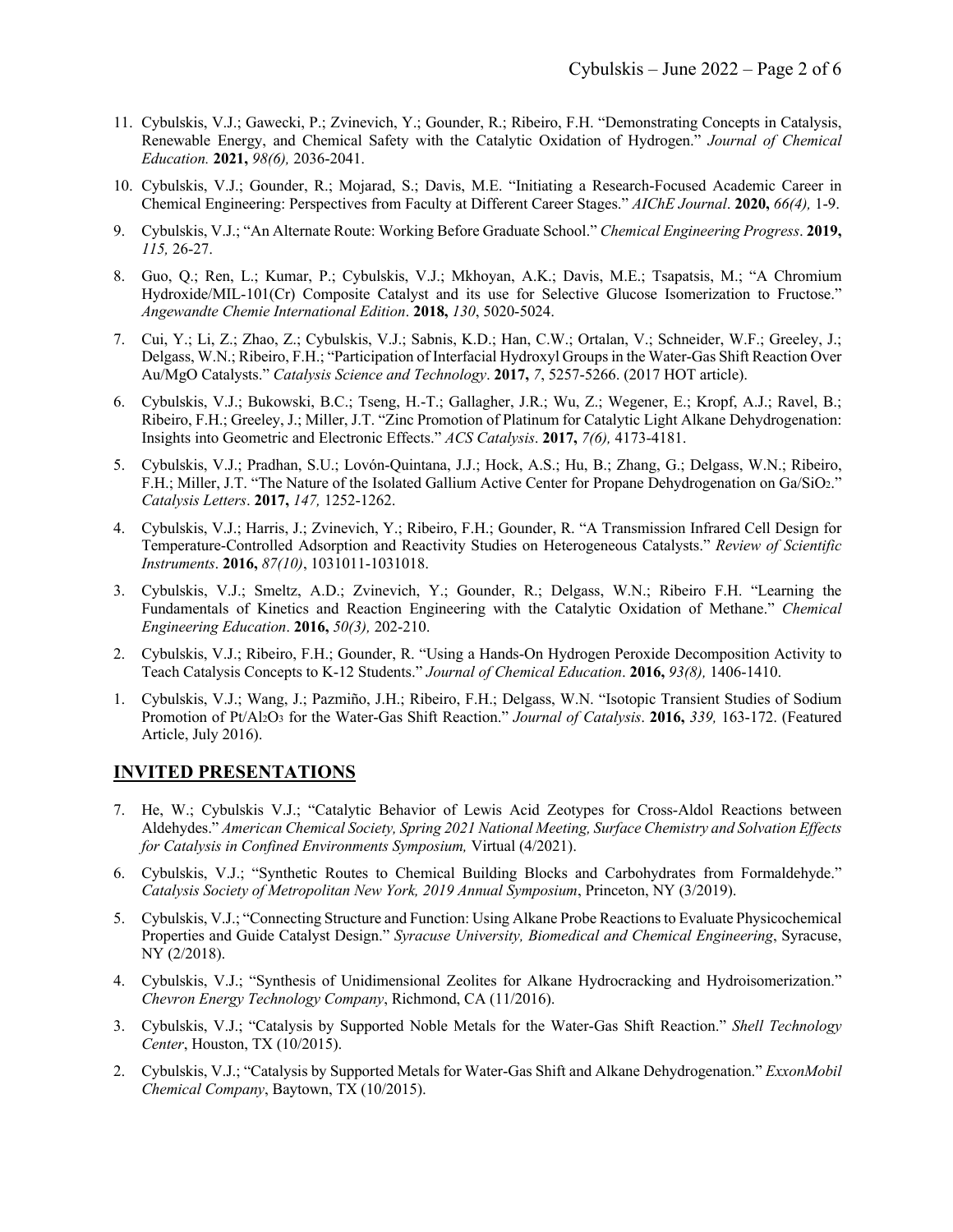1. Cybulskis, V.J.; "Catalysis for Clean Energy." *Purdue Energy Camp*, West Lafayette, IN (6/2012).

#### **CONTRIBUTED PRESENTATIONS**

\*Presenting author.

- 33. He, W.\*; Zhang, Z.; Flaherty, D.W.; Cybulskis V.J.; "Assessing Lewis Acidity and Confinement for Zeotype-Catalyzed Aldol Condensation between Lower Aldehydes." *27th North American Meeting of the Catalysis Society*, New York, NY (5/2022).
- 32. Mon, T.\*; Liu, J.; Cybulskis, V.J.; Kyriakidou, E.; "High-Silica Pd/LTA Catalysts for Low Temperature CH4 Oxidation." *27th North American Meeting of the Catalysis Society*, New York, NY (5/2022) – Poster.
- 31. Liu, J.\*; Mon, T.; Kyriakidou, E.; Cybulskis, V.J.; "Designing Pd/CHA Zeolite Catalysts for Complete Methane Oxidation." *27th North American Meeting of the Catalysis Society*, New York, NY (5/2022) – Poster.
- 30. He, W.\*; Cybulskis, V.J.; "Examining Acid-Base Cooperativity in Zeotype Catalysts to Direct Cross-Aldol Condensation Reactions between Aldehydes." *42nd Annual Michigan Catalysis Society Symposium*, Virtual (9/2021).
- 29. Liu, J.\*; Mon, T.; Kyriakidou, E.; Cybulskis, V.J.; "Examining Pd Small-Pore Zeolites for Low-Temperature Catalytic Oxidation of Methane." *42nd Annual Michigan Catalysis Society Symposium*, Virtual (9/2021).
- 28. Mon, T.\*; Liu, J.; Cybulskis, V.J.; Kyriakidou, E.; "Improved Low Temperature CH4 Oxidation over Pd/H-LTA with Si/Al > 8." *2021 CLEERS Workshop*, Virtual (9/2021).
- 27. He, W.\*; Cybulskis, V.J.; "Examining Acid-Base Cooperativity in Zeotype Catalysts to Direct Cross-Aldol Condensation Reactions between Aldehydes." *Catalysis Club of Chicago Spring Symposium*, Virtual (5/2021) – Poster.
- 26. Mon, T.\*; Chen, J.; Liu, C.H.; Liu, J.; Cybulskis, V.J.; Kyriakidou, E.; "Development of Zeolite-Based Catalysts for Improved Low Temperature CH4 Conversion." *NREL Natural Gas Vehicle Technology Forum*, Virtual (5/2021).
- 25. Cybulskis, V.J.\*; "Synthetic Routes to Chemical Building Blocks from Formaldehyde over Lewis Acidic Molecular Sieves." *2019 American Institute of Chemical Engineers Annual Meeting*, Orlando, FL (11/2019).
- 24. Cybulskis, V.J.\*; "A Synthetic Route to Platform Chemicals through a Formose-Inspired Approach with Lewis Acidic Zeotypes." *Nanoporous Materials and Their Applications – Gordon Research Conference*, Andover, NH (8/2019) – Poster.
- 23. Cybulskis, V.J.\*; "Enabling New Reaction Pathways through Creation of Tailored Molecular Sieve Catalysts." *Catalysis Gordon Research Conference*, New London, NH (6/2018) – Poster.
- 22. Brand, S.K.; Cybulskis, V.J.\*; Davis, M.E.; "Enantioselective Catalysis of Light Oxygenates with Chiral STW Molecular Sieves." *27h Organic Reaction Catalysis Society Conference*, San Diego, CA (4/2018).
- 21. Cybulskis, V.J.; Bukowski, B.C.; Tseng, H.-T.\*; Gallagher, J.R.; Wu, Z.; Wegener, E.; Kropf, A.J.; Ravel, B.; Ribeiro, F.H.; Greeley, J.; Miller, J.T.; "Geometric and Electronic Effects of Zn Promotion on Pt for Ethane Dehydrogenation." *2017 American Institute of Chemical Engineers Annual Meeting*, Minneapolis, MN (11/2017).
- 20. Cybulskis, V.J.\*; Zones, S.I.; Davis, T.M.; Chen, C.-Y.; Deem, M.W.; Davis, M.E.; "Structure-Property Relationships for Unidimensional, Large and Extra-Large Pore Zeolites Using Alkane Hydrocracking and Hydroisomerization as Probe Reactions." *2017 American Institute of Chemical Engineers Annual Meeting*, Minneapolis, MN (10/2017).
- 19. Cybulskis, V.J.\*; "Enabling New Reaction Pathways through Creation of Tailored Molecular Sieve Catalysts." *2017 American Institute of Chemical Engineers Annual Meeting*, Minneapolis, MN (10/2017) – Faculty Candidate Poster.
- 18. Cybulskis, V.J.\*; Zones, S.I.; Davis, T.M.; Chen, C.-Y.; Deem, M.W.; Davis, M.E.; "Structure-Property Relationships for Unidimensional, Large and Extra-Large Pore Zeolites Using Alkane Hydrocracking and Hydroisomerization as Probe Reactions." *Nanoporous Materials and Their Applications – Gordon Research Conference*, Andover, NH (8/2017) – Poster.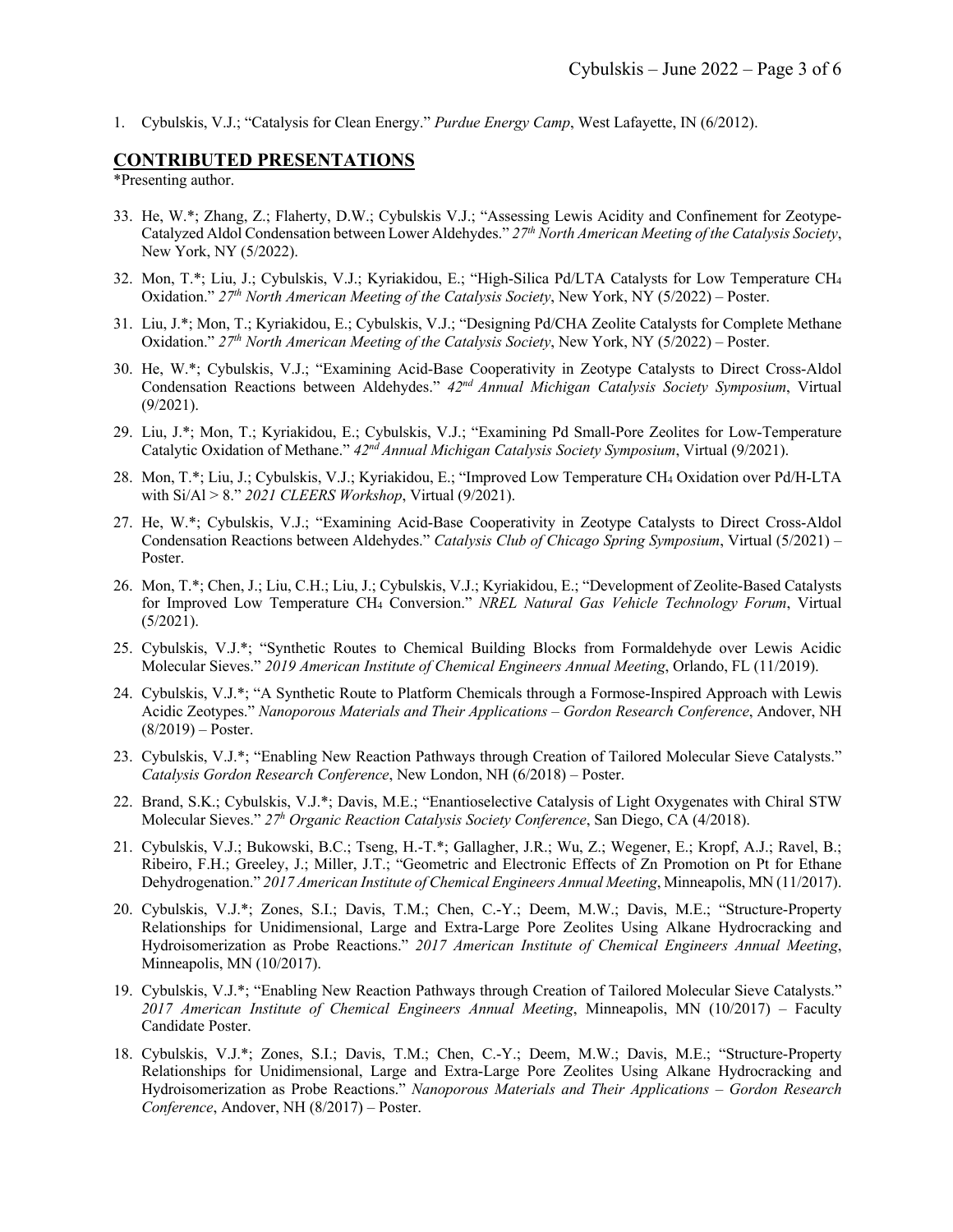- 17. Cybulskis, V.J.\*; Zones, S.I.; Davis, T.M.; Chen, C.-Y.; Deem, M.W.; Davis, M.E.; "Structure-Property Relationships for Unidimensional, Large and Extra-Large Pore Zeolites Using Alkane Hydrocracking and Hydroisomerization as Probe Reactions." *Nanoporous Materials and Their Applications – Gordon Research Seminar*, Andover, NH (8/2017).
- 16. Cybulskis, V.J.\*; Zones, S.I.; Chen, C.-Y.; Davis, M.E.; "High-Silica, Large-Pore Zeolites for Alkane Hydrocracking and Hydroisomerization." *25th North American Meeting of the Catalysis Society*, Denver, CO (6/2017).
- 15. Cybulskis, V.J.; Bukowski, B.C.; Tseng, H.-T.\*; Gallagher, J.R.; Wu, Z.; Wegener, E.; Kropf, A.J.; Ravel, B.; Ribeiro, F.H.; Greeley, J.; Miller, J.T.; "Toward Predictive Design of Supported Metal Catalysts for Light Alkane Upgrading." *25th North American Meeting of the Catalysis Society*, Denver, CO (6/2017).
- 14. Cybulskis, V.J.\*; Davis, M.E.; "Synthesis of Formaldehyde-Derived Intermediates by Lewis Acidic Molecular Sieves." *Catalysis Center for Energy Innovation Spring Symposium*, Newark, DE (5/2017) – Poster.
- 13. Cybulskis, V.J.; Gallagher, J.R.; Tseng, H.-T.; Bukowski, B.C.; Wu, Z.; Wegener, E.; Kropf, A.J.; Ravel, B.; Greeley, J.; Ribeiro, F.H.; Miller, J.T.\*; "Tuning Nanoparticle Alloys to Enhance C-H Bond Activation for the Catalytic Dehydrogenation of Ethane." *253rd American Chemical Society Meeting*, San Francisco, CA (3/2017) – Priestley Medalist Symposium.
- 12. Cybulskis, V.J.\*; Gallagher, J.R.; Tseng, H.-T.; Bukowski, B.C.; Wu, Z.; Wegener, E.; Kropf, A.J.; Ravel, B.; Greeley, J.; Ribeiro, F.H.; Miller, J.T.; "Tuning Nanoparticle Alloys to Enhance C-H Bond Activation for the Catalytic Dehydrogenation of Ethane." *2016 American Institute of Chemical Engineers Annual Meeting*, San Francisco, CA (11/2016).
- 11. Cybulskis, V.J.\*; Cui, Y.; Shekhar, M.; Lovón-Quintana, J.J.; Delgass, W.N.; Ribeiro, F.H.; "The Role of the Support for Pt Catalysts during the Water-Gas Shift Reaction." *2016 American Institute of Chemical Engineers Annual Meeting*, San Francisco, CA (11/2016).
- 10. Cybulskis, V.J.\*; Cui, Y.; Shekhar, M.; Lovón-Quintana, J.J.; Delgass, W.N.; Ribeiro, F.H.; "The Role of the Support for Pt Catalysts during the Water-Gas Shift Reaction." *37th Annual Michigan Catalysis Society Spring Symposium*, Midland, MI (5/2016).
- 9. Cybulskis, V.J.; Bukowski, B.C.; Tseng, H.-T.; Gallagher, J.R.; Wu, Z.; Wegener, E.; Kropf, A.J.; Ravel, B.; Ribeiro, F.H.\*; Greeley, J.; Miller, J.T.; "Selective C-H Bond Activation by Supported Pt<sub>1</sub>Zn<sub>1</sub> Nanoparticle Alloys during the Catalytic Dehydrogenation of Ethane." *11th Natural Gas Conversion Symposium*, Tromsø, Norway (6/2016) – Keynote Presentation.
- 8. Cybulskis, V.J.; Cui, Y.; Shekhar, M.; Lovón-Quintana, J.J.; Delgass, W.N.; Ribeiro, F.H.\*; "Water Activation by the Supports for Pt Catalysts during the Water-Gas Shift Reaction." *251st American Chemical Society Meeting*, San Diego, CA (3/2016) – Ipatieff Award Symposium.
- 7. Cui, Y.\*; Li, Z.; Sabnis, K.D.; Cybulskis, V.J.; Zhao, Z.-J.; Han, C.W.; Ortalan, V.; Greeley, J.P.; Delgass, W.N.; Ribeiro, F.H.; "Au/MgO Catalyst for the Water Gas Shift Reaction." *2015 American Institute of Chemical Engineers Annual Meeting*, Salt Lake City, UT (11/2015).
- 6. Cybulskis, V.J.\*; Pradhan, S.U.; Lovón-Quintana, J.J.; Hock, A.S.; Hu, B.; Zhang, G.; Miller, J.T.; Delgass, W.N.; Ribeiro, F.H.; "*Operando* X-ray Absorption and Kinetic Study of Single-Site Gallium Catalysts for Propane Dehydrogenation." *24th North American Meeting of the Catalysis Society*, Pittsburgh, PA (6/2015).
- 5. Cybulskis, V.J.\*; Lovón-Quintana, J.J.; Cui, Y.; Delgass, W.N.; Ribeiro, F.H.; "Isotopic Transient Studies of Water Activation on Supported Pt Catalysts during the Water-Gas Shift Reaction." *Catalysis Club of Chicago Spring Symposium*, Naperville, IL (5/2015) – Poster.
- 4. Cui, Y.\*; Sabnis, K.D.; Cybulskis, V.J.; Li, Z.; Akatay, M.C.; Delgass, W.N.; Ribeiro, F.H.; "Fe-Promoted Au/Rutile for the Water-Gas Shift Reaction." *2014 American Institute of Chemical Engineers Annual Meeting*, Atlanta, GA (11/2014).
- 3. Wang, J.; Pazmiño, J.H.; Cybulskis, V.J.\*; Delgass, W.N.; Ribeiro, F.H.; "An Investigation of Sodium Promotion of Pt/Al2O3 for the Water-Gas Shift Reaction by Isotopic Transient Techniques." *23rd North American Meeting of the Catalysis Society*, Louisville, KY (6/2013).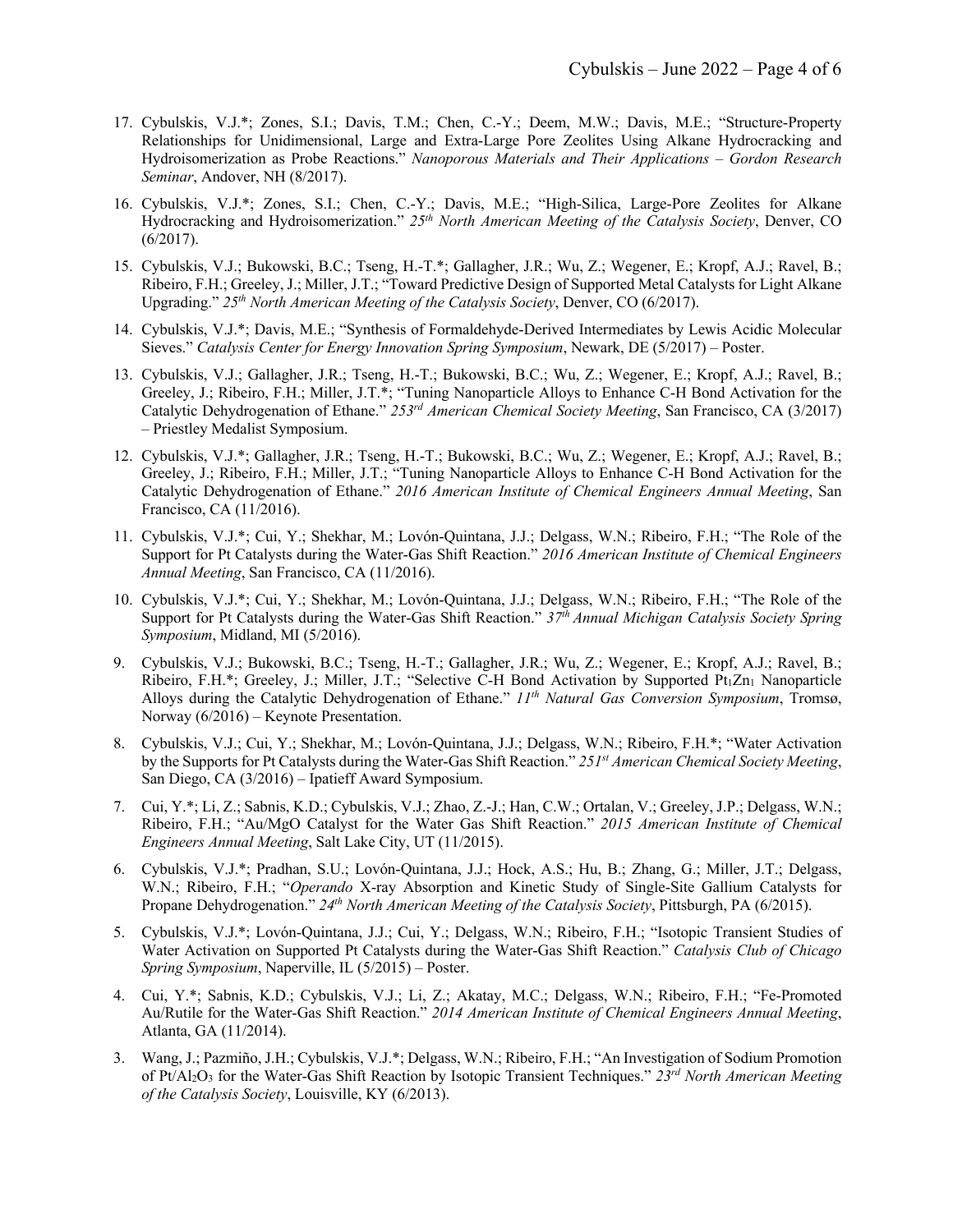- 2. Wang, J.; Pazmiño, J.H.; Cybulskis, V.J.\*; Delgass, W.N.; Ribeiro, F.H.; "The Use of Isotopic Transient Techniques to Study Sodium Promotion of Pt/Al2O3 for the Water-Gas Shift Reaction." *Catalysis Club of Chicago Spring Symposium*, Naperville, IL (5/2013) – Poster.
- 1. Wang, J.\*; Pazmiño, J.H.; Cybulskis, V.J.; Shekhar, M.; Williams, W.D.; Miller, J.T.; Delgass, W.N.; Ribeiro, F.H.; "The Use of Isotopic Transient Techniques to Investigate the Nature of Alkali Promotion for the Water-Gas Shift Reaction on Pt Catalysts." *2012 American Institute of Chemical Engineers Annual Meeting*, Pittsburgh, PA (10/2012).

# **PATENTS**

- 2. Cybulskis, V.J.; "On-site Destruction of Recalcitrant Perfluoroalkyl Substances by Molecular Sieves." U.S. Patent Application 17/529,738 filed on November 18 (2021).
- 1. Cybulskis, V.J.; Webber, K.M.; "Steam Cracking Process." U.S. Patent Application US-20110073524-A1 (2011), filed on September 25 (2009).

# **PROFESSIONAL SERVICE AND ACTIVITIES**

**Licensure:** Professional Engineer - Indiana PE11400325 (2014-Current), New York 102007 (2019-Current)

**Leadership and Conference Organization:**

- Technical Program Committee Member, 28<sup>th</sup> North American Catalysis Society Meeting, Providence, RI (2022-2023)
- Secretary, AIChE Licensing and Professional Development Committee (2020-Current)
- Chair, Gordon Research Seminar in Catalysis (2018)
- Academia Liaison, AIChE Young Professionals Committee (2015-2017)

**Sessions Chaired and Organized:** North American Catalysis Society Meeting (2019, 2022), AIChE Annual Meeting (2017-2021)

**Manuscript Reviewer:** ACS Catalysis, ACS Engineering Au, Chemical Engineering Science, Chemistry of Materials, Journal of the American Chemical Society, Journal of Catalysis, Journal of Chemical Education, Journal of Physical Chemistry C, Physical Chemistry Chemical Physics, Reaction Chemistry and Engineering, Science Advances

**Proposal Reviewer:** National Science Foundation (CBET-Catalysis, CHE-Chemical Catalysis), CenterState NY Corporation for Economic Opportunity (Grants for Growth), U.S. Department of Energy (Office of Science-Catalysis Science, SBIR-STTR)

**Conference Abstract Peer Reviewer:** North American Catalysis Society Meeting (2013, 2019, 2022)

**Outreach Activities (K-12):** Innovation-to-Reality (I2R) through Purdue Women In Engineering program (10/2015), Engineering FYI: For Your Imagination through Purdue Women In Engineering program (7/2015), Duke Energy Academy at Purdue (6/2015), Innovation-to-Reality (I2R) through Purdue Women In Engineering program (4/2015), and Purdue Energy Camp (6/2012)

**Department and University Service:** Syracuse BMCE Graduate Seminar Series (2021-Current), Syracuse University Chemical Receiving & Tracking Group (2019-2021), Syracuse BMCE Ph.D. Admissions Committee (2019-Current), Syracuse BMCE Faculty Search Committee (2018-Current), Purdue ChE Head Search Committee (2015-2016), Purdue ChE Safety Committee (2014-2015), Purdue ChE Laboratory Safety Officer (2013-2014)

**Member:** American Chemical Society (ACS), American Institute of Chemical Engineers (AIChE), Catalysis Society of Metropolitan New York, International Zeolite Association (IZA), Michigan Catalysis Society (MCS), North American Catalysis Society (NACS), Omega Chi Epsilon (ΩΧΕ)